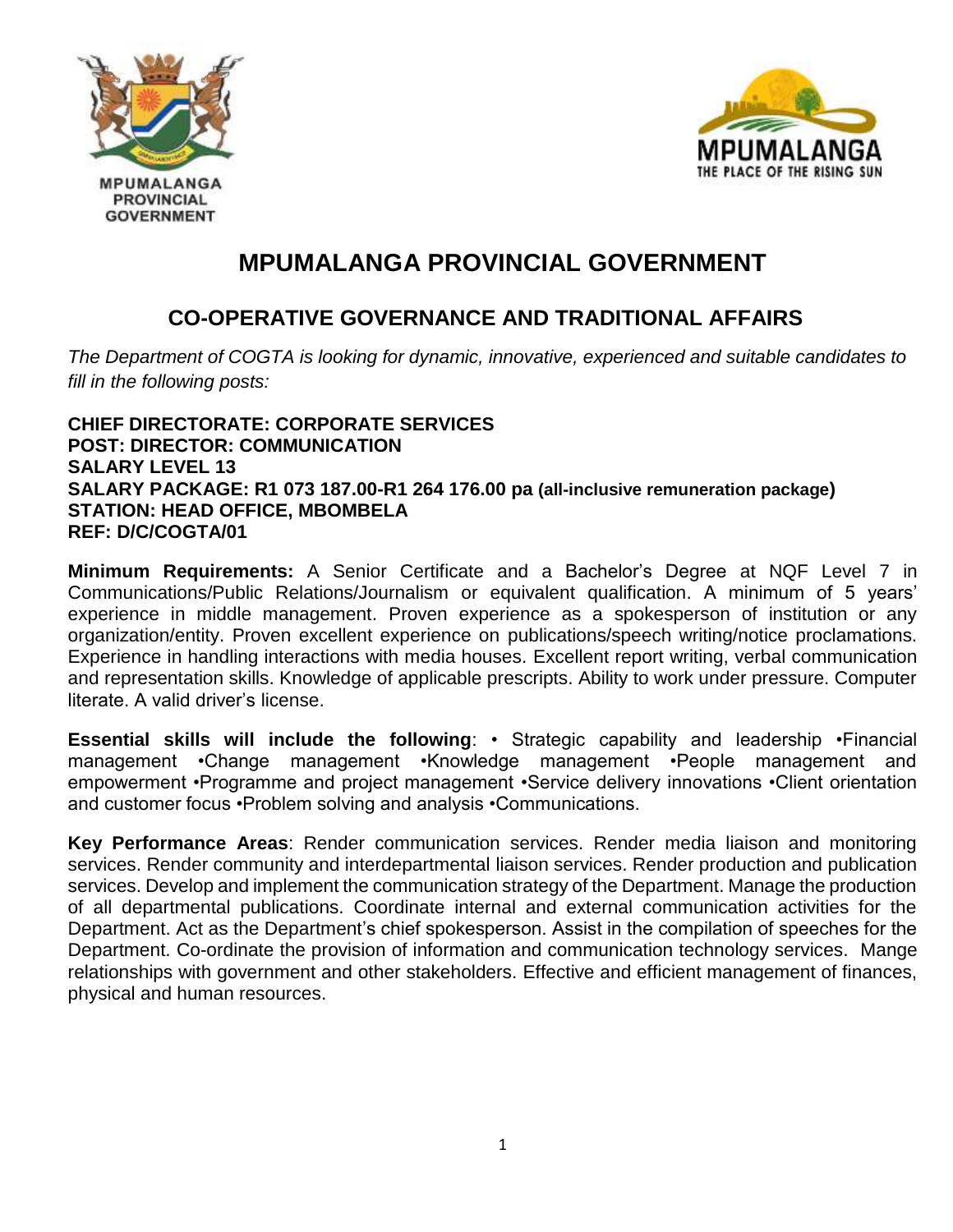#### **CHIEF DIRECTORATE: CORPORATE SERVICES POST: DIRECTOR: LEGAL SERVICES: SALARY LEVEL 13 SALARY PACKAGE: R1 073 187.00-R1 264 176.00 pa (all-inclusive remuneration package) LOCATION: HEAD OFFICE, MBOMBELA REF: D/LS/COGTA/02**

**Minimum Requirements**: A Senior Certificate and LLB Degree or equivalent qualification with a minimum of 5 years' experience in middle management within the legal environment. Understanding of Public Service Act and Regulations and Public Finance Management Act (PFMA). Excellent knowledge in Local Government and Traditional/Khoisan Institutional prescripts as well Intergovernmental relations framework. Experience in providing legal advise, drafting of legal opinions and negotiating, scrutinizing, drafting and editing legal documents and or contracts. Knowledge of the South African Constitutional Law, Administrative Law, Law of Contract, Interpretation of Statutes, Promotion of Access to Justice Act (PAJA), and Promotion to Access of Information Act (PAIA), Protection of Personal Information Act (POPIA). Experience in drafting legislation both primary and subordinate legislation. Ability to analyze and comment on draft legislation. Proven experience in litigation. Accuracy and attention to detail, Team player and ability to meet deadlines.

**Essential skills will include the following**: • Strategic capability and leadership •Financial management •Change management •Knowledge management •People management and empowerment •Programme and project management •Service delivery innovations •Client orientation and customer focus •Problem solving and analysis •Communications**.**

**Key Performance Arears:** Provide well-researched legal opinions and advice in complex matters relating to the operations of COGTA. Provide litigation management and related support services, including alternative dispute resolution and act as liaison between the State Attorney and for appointed counsel and prepare litigation reports for submission to relevant forums. Drafting of legislation (both primary and subordinate). Drafting and vetting (scrutinizing) of contracts, Memorandum of Understanding (MOUs) and Service Level Agreements (SLAs), and related legal documents and including contract management. Policies. Publication of Compliance Notices. Effective and efficient management of finances, physical and human resources.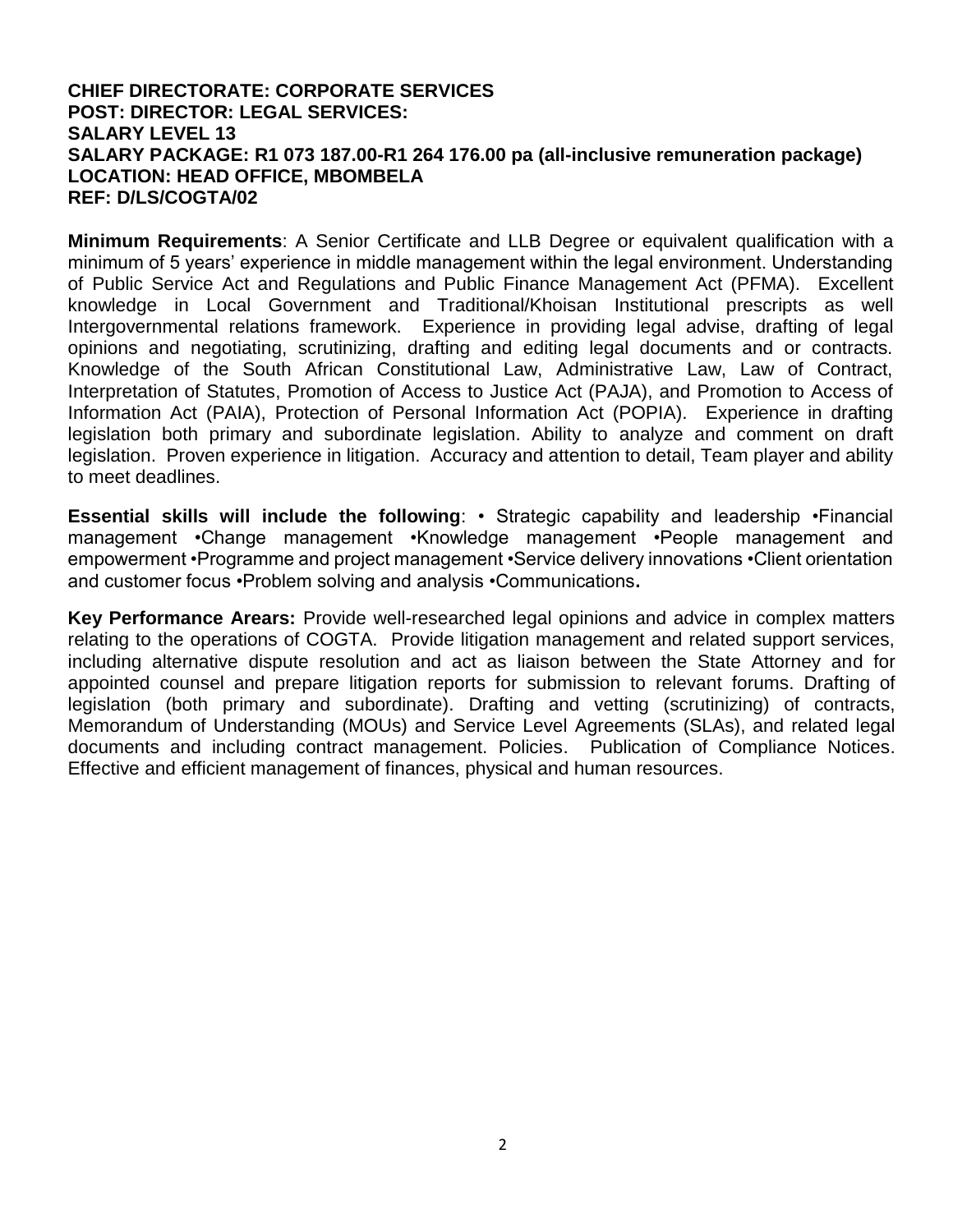#### **CHIEF DIRECTORATE: DEVELOPMENT AND PLANNING POST: CHIEF DIRECTOR: DEVELOPMENT AND PLANNING SALARY LEVEL 14 SALARY PACKAGE: R1 269 951.00 (all-inclusive remuneration package) STATION: HEAD OFFICE, MBOMBELA REF: CD/DP/COGTA/03**

**Minimum Requirements**: A Senior Certificate and a recognized Advanced Diploma/ Bachelor's Degree at NQF Level 7 in Development Planning Studies, Spatial Planning, Public Administration/Management or equivalent qualification with a minimum of 5 years' experience at senior management level. A postgraduate in Development Planning Studies and Project Management will be an advantage. Proven financial management skills and computer literacy is essential. Experience in Planning and Infrastructure and Public Financial Management. Knowledge in Local Government prescripts as well as the interrelatedness of the three spheres of government. A valid driver's license.

**Essential skills will include the following**: • Strategic capability and leadership •Financial management •Change management •Knowledge management •People management and empowerment •Programme and project management •Service delivery innovations •Client orientation and customer focus •Problem solving and analysis •Communications**.**

**Key Performance Areas:** Facilitate and monitor Municipal Infrastructure Development. Promote and Co-ordinate the provision of Water Services. Promote Local Economic Development Planning. Coordinate the development of Strategies and Policy Planning. Provide support to municipalities for sustainable Land Use Management. Co-ordinate the development of Spatial Planning Services. Provide Geographic Information System Services. Co-ordinate the implementation of the Disaster management in the Province. Conduct project assessment and implement identified projects Effective and efficient management of finances, physical and human resources.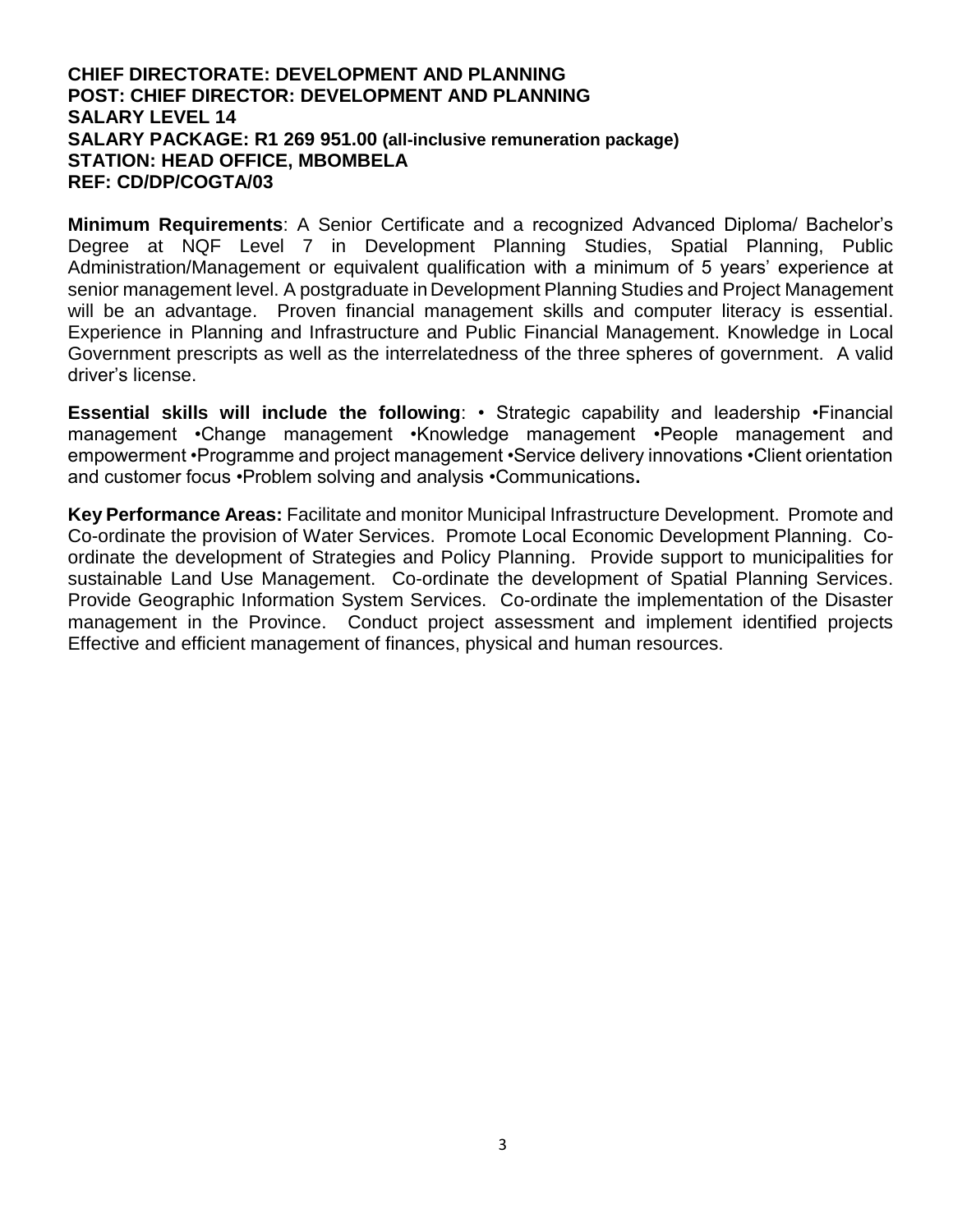#### **CHIEF DIRECTORATE: DEVELOPMENT AND PLANNING POST: DIRECTOR: SPATIAL PLANNING SALARY LEVEL 13 SALARY PACKAGE: R1 073 187.00-R1 264 176.00 pa (all-inclusive remuneration package) STATION: HEAD OFFICE, MBOMBELA REF: D/SP/COGTA/04**

**Minimum Requirements:** A Senior Certificate and a recognized Advanced Diploma/ Bachelor's Degree at NQF Level 7 in Town and Regional Planning/Urban and Regional Planning/Spatial Planning. Compulsory registration with SACPLAN as a Professional Planner in terms of the Planning Professions Act, 2002 (Act 36 of 2002). A broad knowledge of all facets of town and regional planning in urban and rural areas, including applicable planning legislation is a requirement. Proven ability in the field of strategic/forward planning with specific skills in developing spatial development frameworks and land use management systems. A valid driver's license.

**Essential skills will include the following**: • Strategic capability and leadership •Financial management •Change management •Knowledge management •People management and empowerment •Programme and project management •Service delivery innovations •Client orientation and customer focus •Problem solving and analysis •Communications.

**Key Performance Areas**: Manage the formulation and drafting of provincial research, policy, legislations and guidelines on spatial planning. Manage the monitoring and evaluation of the implementation of policy and legislation at provincial and municipal level. Manage the support of the development of municipal SDFs. Mange development and maintenance of municipal land use management systems and schemes in all municipalities. Manage development and maintenance of traditional community land use plans. Assist with the preparation and maintenance of the Provincial Spatial Development Framework. Manage the strengthening of spatial linkages between sector departments and municipalities. Provide spatial planning support and advice to municipalities and Traditional Councils. Manage line functions training and spatial planning capacity building programmes. Lead and manage the application of development principles in planning and development. Provide input to national and provincial research, policies and legislation. Effective and efficient management of finances, physical and human resources.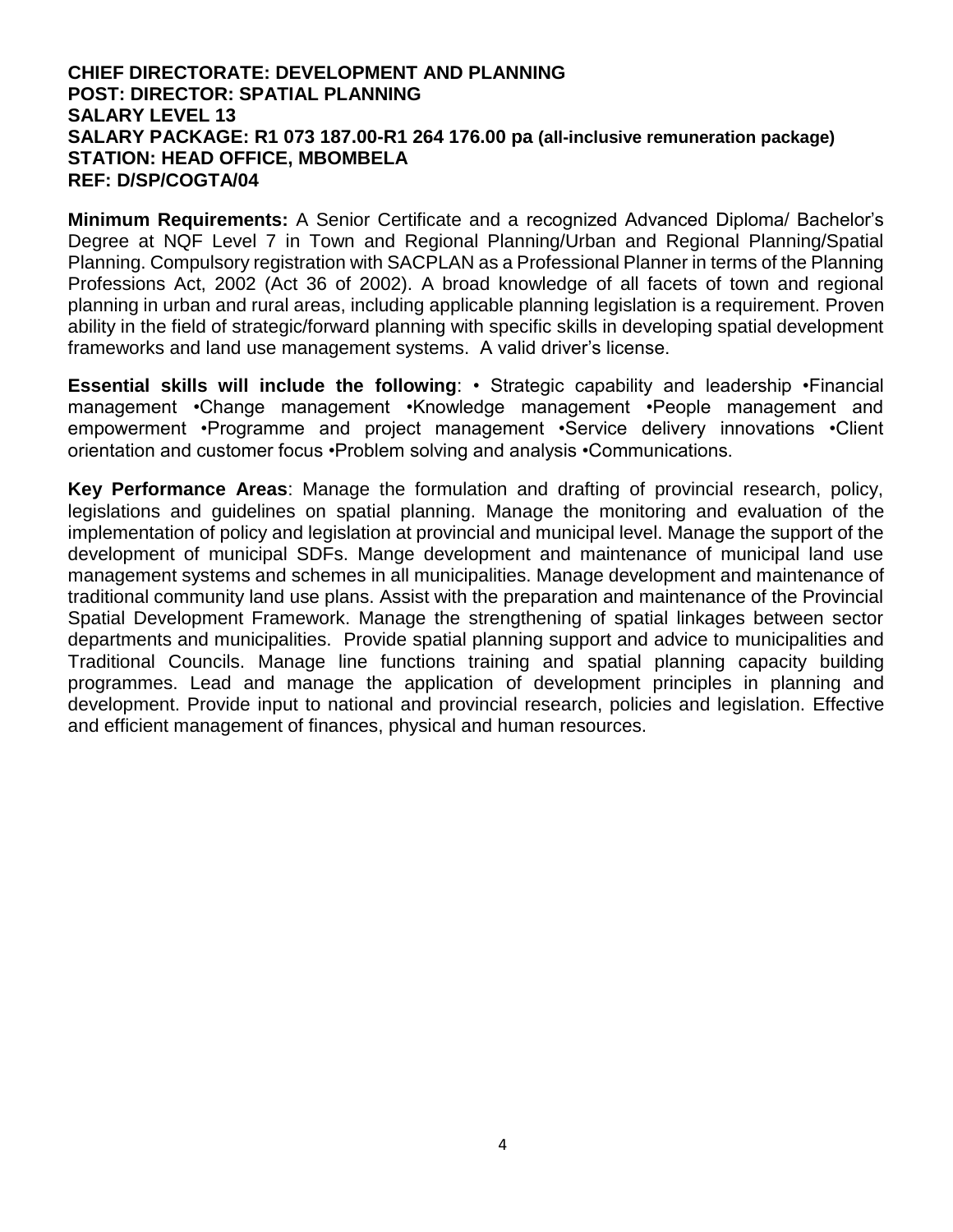#### **CHIEF DIRECTORATE: PROVINCIAL HOUSE OF TRADITIONAL LEADERS POST: DIRECTOR: COMMITTEES AND LOCAL HOUSES SALARY LEVEL 13 SALARY PACKAGE: R1 073 187.00 (all-inclusive remuneration package) STATION: HEAD OFFICE, MBOMBELA REF: D/CLH/COGTA/05**

**Minimum Requirements:** A Senior Certificate and a recognized Advanced Diploma/ Bachelor's Degree at NQF Level 7 in Public Management/Administration or equivalent qualification. A minimum of 5 years' experience at middle management. Ability to communicate both verbal and written. Sound financial management skills. Excellent knowledge of the applicable and relevant pieces of legislation applicable to the Traditional Institution. Good conflict management. Knowledge of the Traditional Leadership and operations of Committees and the House of Traditional Leaders. A valid driver's license

**Essential skills will include the following:** • Strategic capability and leadership •Financial management •Change management •Knowledge management •People management and empowerment •Programme and project management •Service delivery innovations •Client orientation and customer focus •Problem solving and analysis •Communications.

**Key Performance Areas**: Conduct genealogical research. Engage house of traditional leaders in the resolution of disputes. Manage financial matters pertaining to House of Traditional Leaders. Provide advice to the House. Develop policies for the House. Oversee the smooth running for the Office of the Chairperson and Members of the Executive Committee. Develop, manage and evaluate the expenditure patterns of the HTL. Assist house of traditional leaders in the resolution of dispute. Liaise with state attorney and other stakeholders on litigation matters. Render communication services.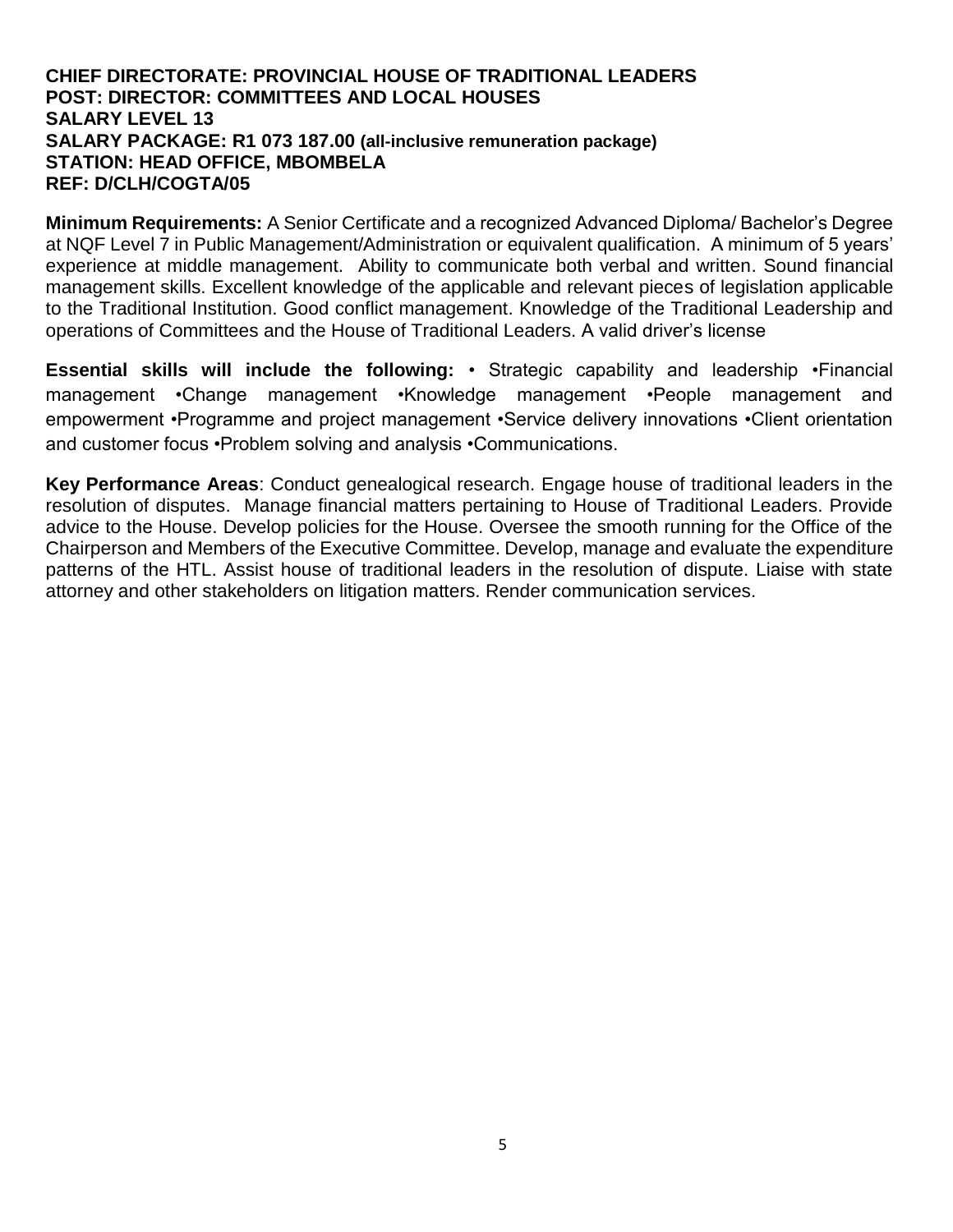

**PROVINCIAL GOVERNMENT** 



## **MPUMALANGA PROVINCIAL GOVERNMENT**

### **CO-OPERATIVE GOVERNANCE AND TRADITIONAL AFFAIRS**

# **RE-ADVERTISEMENT**

### **POST: CHIEF FINANCIAL OFFICER SALARY LEVEL: 14 SALARY PACKAGE: R1 269 951.00-R1 518 396.00 pa (all-inclusive remuneration package) STATION: HEAD OFFICE, MBOMBELA REF: CD/F/COGTA/01**

**Requirements:** A recognized Advanced Diploma/ Bachelor's Degree at NQF Level 7 in Accounting and Auditing or an equivalent qualification. A minimum of 5 years' experience at senior management level. A Postgraduate qualification in the field will serve as an advantage. Experience in Public Financial Management. Experience in Supply Chain Management. Experience in preparations of AFS/IFS. Experience in dealing with internal/external Auditors. Knowledge of the principles and techniques of Corporate Governance.

**Essential skills will include the following**: • Strategic capability and leadership •Financial management •Change management •Knowledge management •People management and empowerment •Programme and project management •Service delivery innovations •Client orientation and customer focus •Problem solving and analysis •Communications.

**Key Performance Areas**: Provide support to the Head of Department and the other senior managers with regard to overall compliance to the PFMA and GRAP, related regulation and practice notes. Maintain an effective, efficient and economic Supply Chain Management System in the Department. Ensure effective and efficient financial management and financial accounting. Ensure timely preparation, reporting of financial, and Supply Chain Management documents. Manage the external audit process, General management function, Contribute to the effective leadership of the Department, maintaining focus on its purpose and vision through rigorous analysis and challenge, leading development of a medium term financial strategy and the annual budgeting process to ensure financial balance and a monitoring process to ensure its delivery. Contributing to the effective corporate management of the organization, including strategy implementation, cross-organizational issues, integrated business and resource planning, risk management and performance management